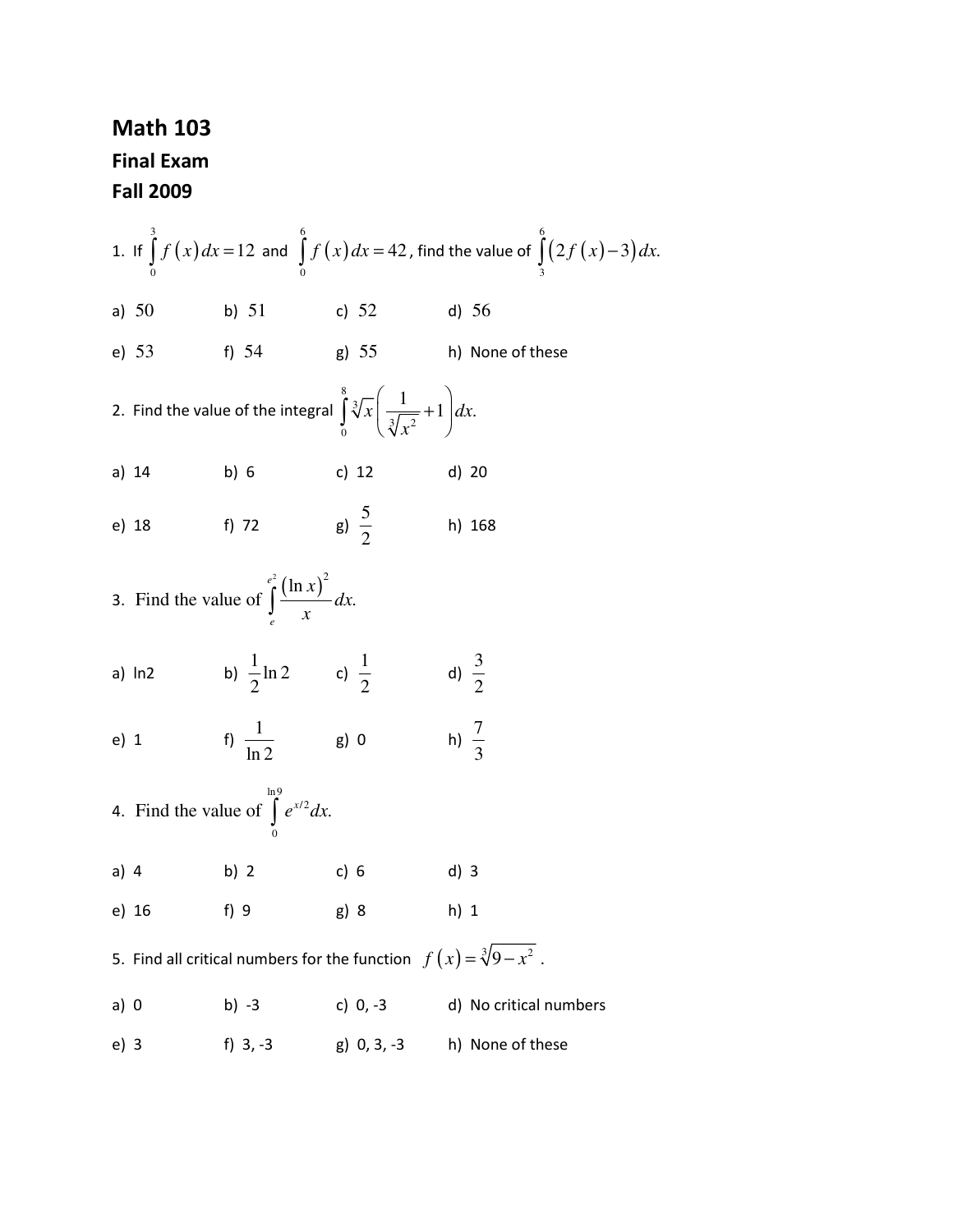6. At what value(s) of  $x$  is the function  $f(x)$ 2  $\frac{1}{2}$  $4x+5$  if  $x < -2$ if  $-2 \leq x \leq 2$  $1 + \sqrt{x-2}$  if  $x > 2$  $x^2 + 4x + 5$  if x  $f(x) = \begin{cases} \frac{1}{2}x & \text{if } -2 \leq x \end{cases}$  $x-2$  if x  $\int x^2 + 4x + 5$  if  $x < =\left\{\begin{array}{cc} \frac{1}{2}x & \text{if } -2 \leq x \leq \end{array}\right.$  $\overline{ }$  $\begin{cases} 1 + \sqrt{x-2} & \text{if } x > \end{cases}$ discontinuous?

| a) -2  | b) 0        | c) $-2,0$ , and 2 | d) $-2$ and 0                   |
|--------|-------------|-------------------|---------------------------------|
| $e)$ 2 | t) -2 and 2 | g) 0 and 2        | h) $f$ is continuous everywhere |

7. Find the interval on which the graph of  $f(x)$  =  $\ln (x^2 + 1)$  is concave upward.

- a) (-1,1) b) (-1,2) c) (-2,1) d) (-2,2)
- e) (-1,3) f) (-3,2) g) (-3,3) h)  $(-∞, ∞)$
- 8. The curve  $y = x^3 + x^2 x$  has two horizontal tangents. Find the distance between these two horizontal lines.

3

6

- a)  $\frac{11}{2}$ 9 b)  $\frac{22}{17}$ 27 c)  $\frac{32}{17}$ 27 d)  $\frac{5}{5}$ 3 e)  $\frac{14}{9}$ f)  $\frac{4}{5}$ g)  $\frac{13}{9}$ h)  $\frac{7}{2}$
- 9. If  $f(x) = \frac{x}{x}$ , find  $f'(\frac{\pi}{4})$ .  $\tan x'$  (4)  $f(x) = \frac{x}{x}$ , find *f x*  $=\frac{x}{\tan x}, \text{ find } f'\left(\frac{\pi}{4}\right).$

3

9

6

a)  $\frac{2}{ }$ 2  $\frac{-\pi}{a}$  b)  $\frac{1}{a}$ 2  $\frac{-\pi}{2}$  c)  $1-\pi$  d) 2 π

9

e)  $1 - 2\pi$  f)  $2 - \pi$  g)  $2 - 2\pi$  h)  $-\pi$ 

10. Evaluate the limit  $\ln (3 + 2e^{5x})$ lim 6 *x x e* →∞ *x* + . a) 5 b)  $\frac{1}{5}$ 5 c)  $\frac{5}{5}$ 3 d)  $\frac{3}{7}$ 5 e)  $\frac{1}{7}$ f)  $\frac{1}{16}$ g) 10 h)  $\frac{5}{5}$ 

10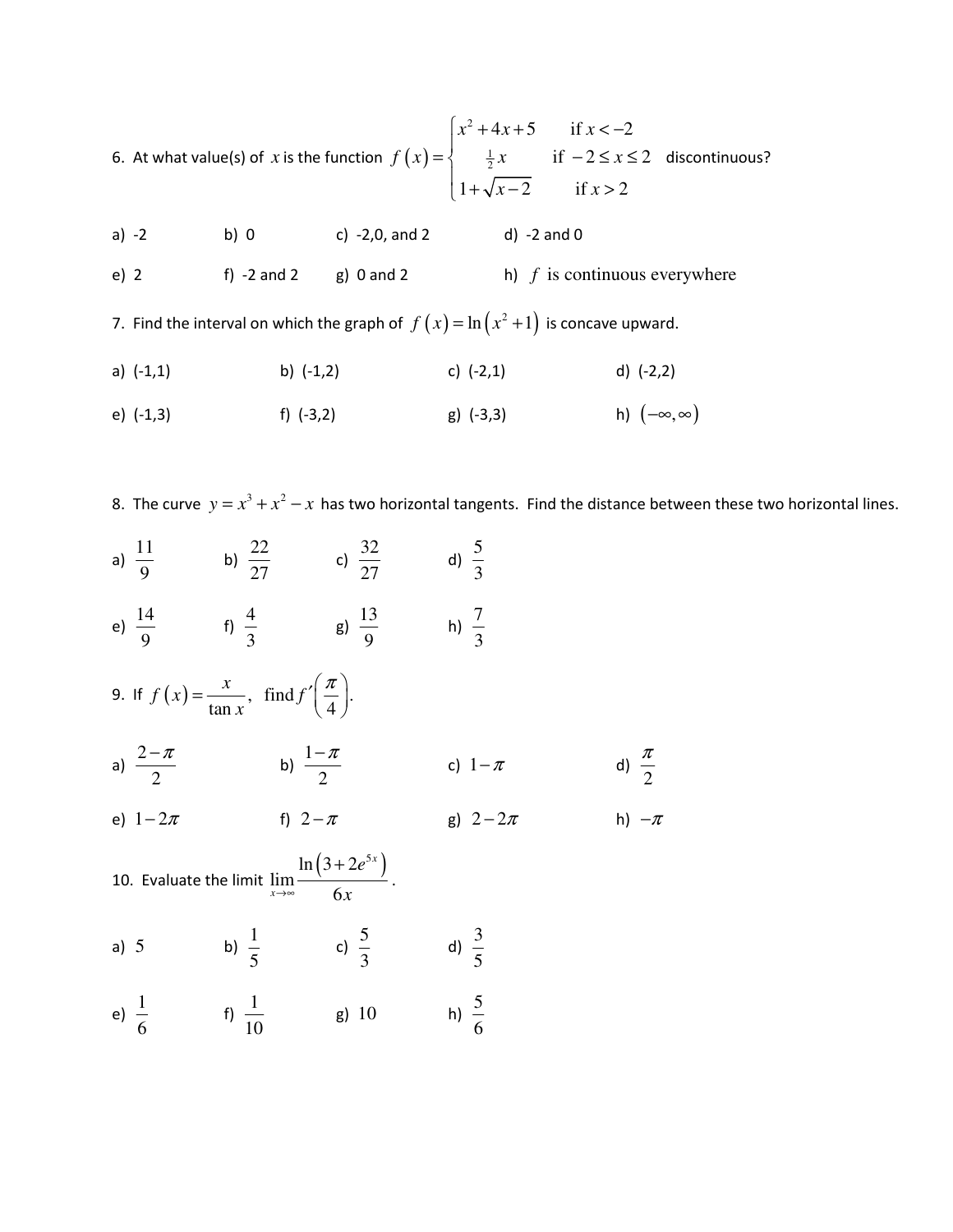11. Let V be the volume of a cylinder having height  $h$  and radius  $r$ , and assume that  $h$  and  $r$  vary with time. When the height is 5 in. and is increasing at 0.2 in./s. , the radius is 3 in. and is decreasing at 0.1 in./s. How fast is the volume changing at that instant?

12. A rectangle with base on the  $x$ -axis has its upper vertices on the curve  $y = 12 - x^2$ . Find the maximum area of such a rectangle. Be sure to prove that you have found the maximum area.

13. The graph of  $f$  below consists of line segments and semicircles. Let  $g(x) = \int f(t)$  $\mathbf{0}$  $g(x) = \int_{0}^{x} f(t) dt$ .

Answer the following questions.



- (a)  $g(14)$
- (b)  $g(10)$
- (c) *g*′(6)
- (d) What is the absolute minimum value of *g* on the interval [0,14]?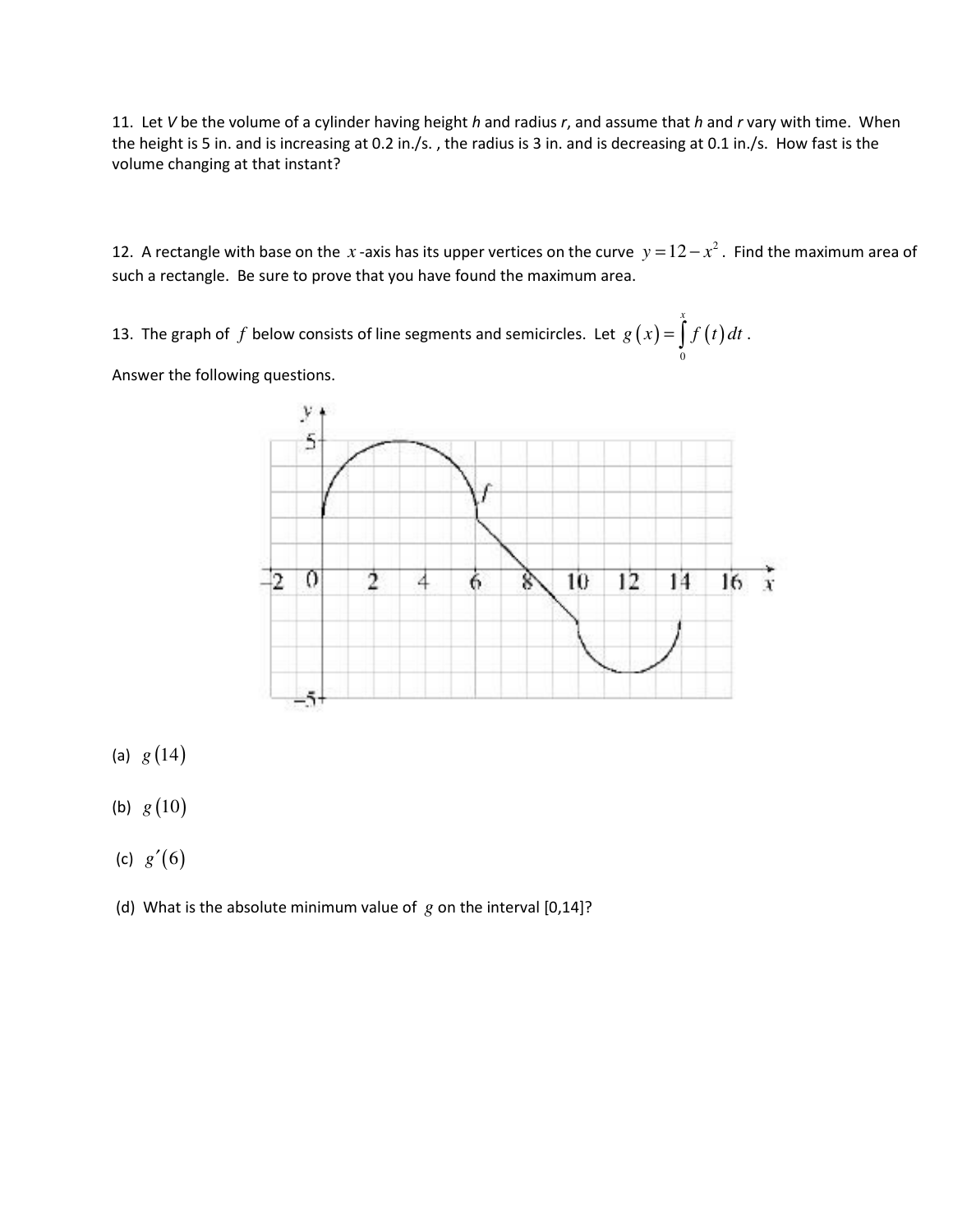14. Given the graph of  $y = f'(x)$ , answer the questions that follow.



- (a) Find all values of *x* at which (Explain your answers for full credit) (i) *f* is increasing.
	- (ii) *f* is decreasing.
	- (iii)  $f''(x) > 0$ .
	- (iv) *f* has an inflection point.
	- (v) *f* has a local maximum
- (b) Sketch a graph which could represent  $y = f(x)$ .